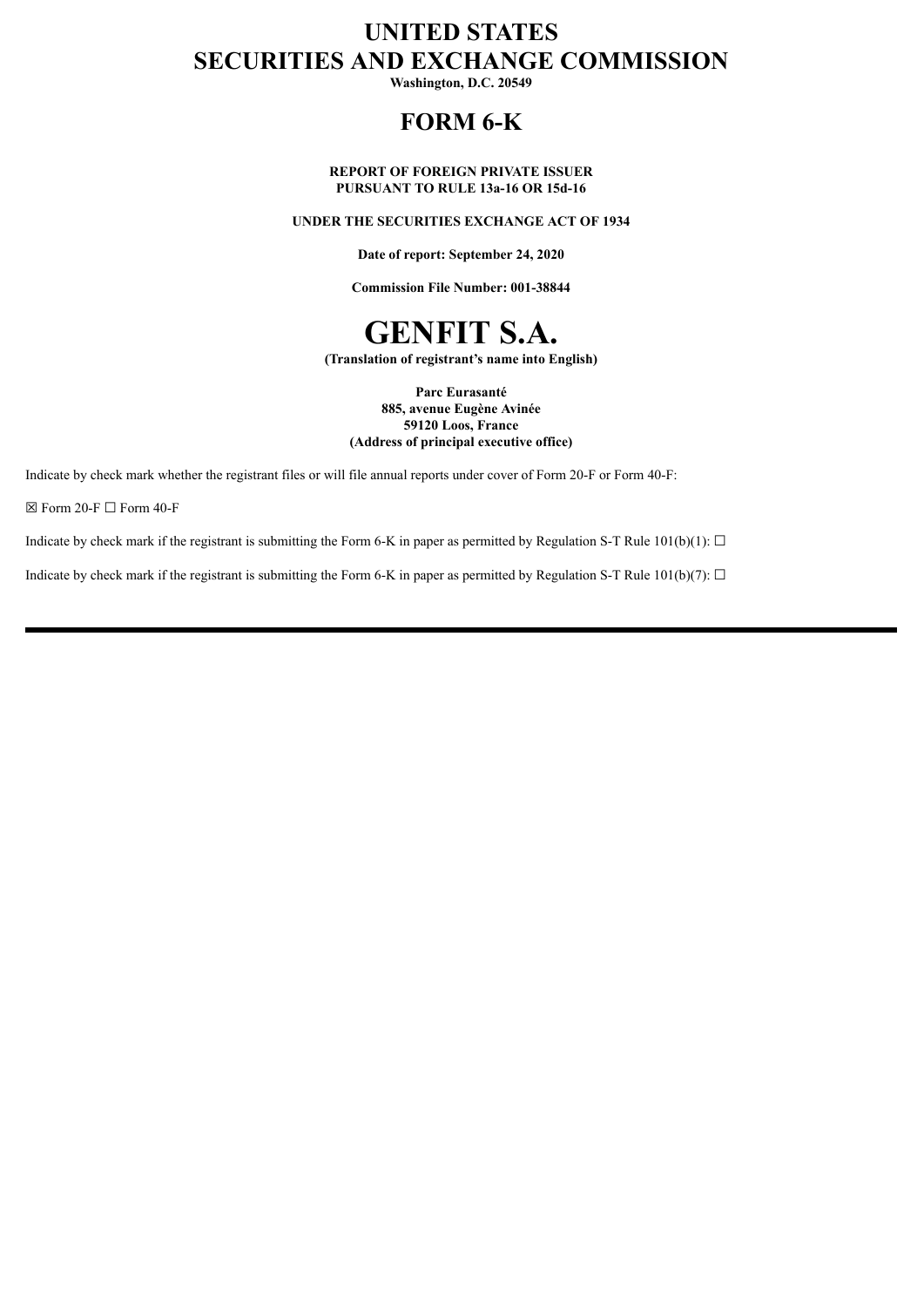**Exhibit Description**

[99.1](#page-3-0) Press Release dated [September](#page-3-0) 24, 2020.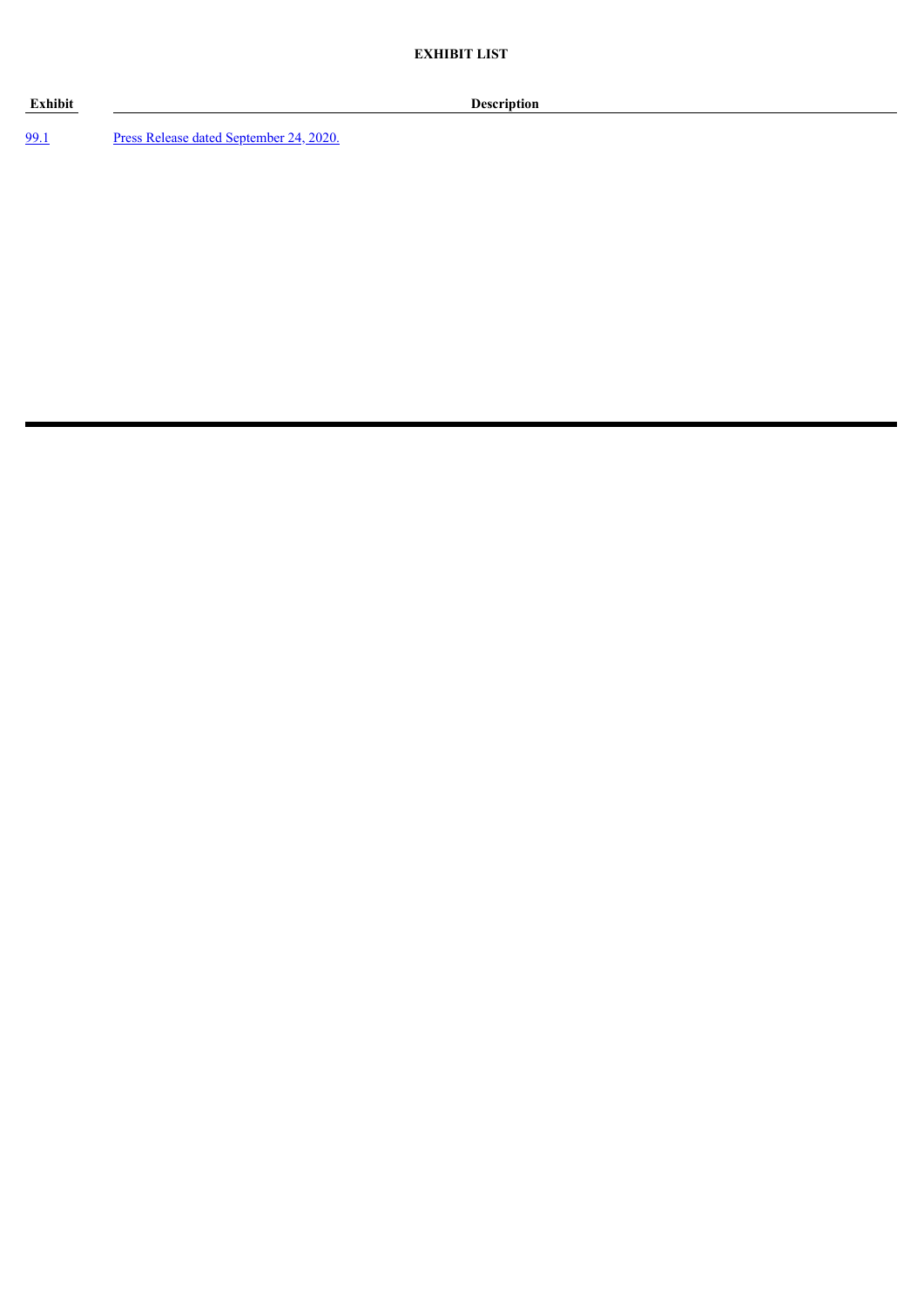## **SIGNATURES**

Pursuant to the requirements of the Securities Exchange Act of 1934, the registrant has duly caused this report to be signed on its behalf by the undersigned, thereunto duly authorized.

# **GENFIT S.A.**

Date: September 24, 2020 By: /s/ Pascal PRIGENT

Name: Pascal PRIGENT Title: Chief Executive Officer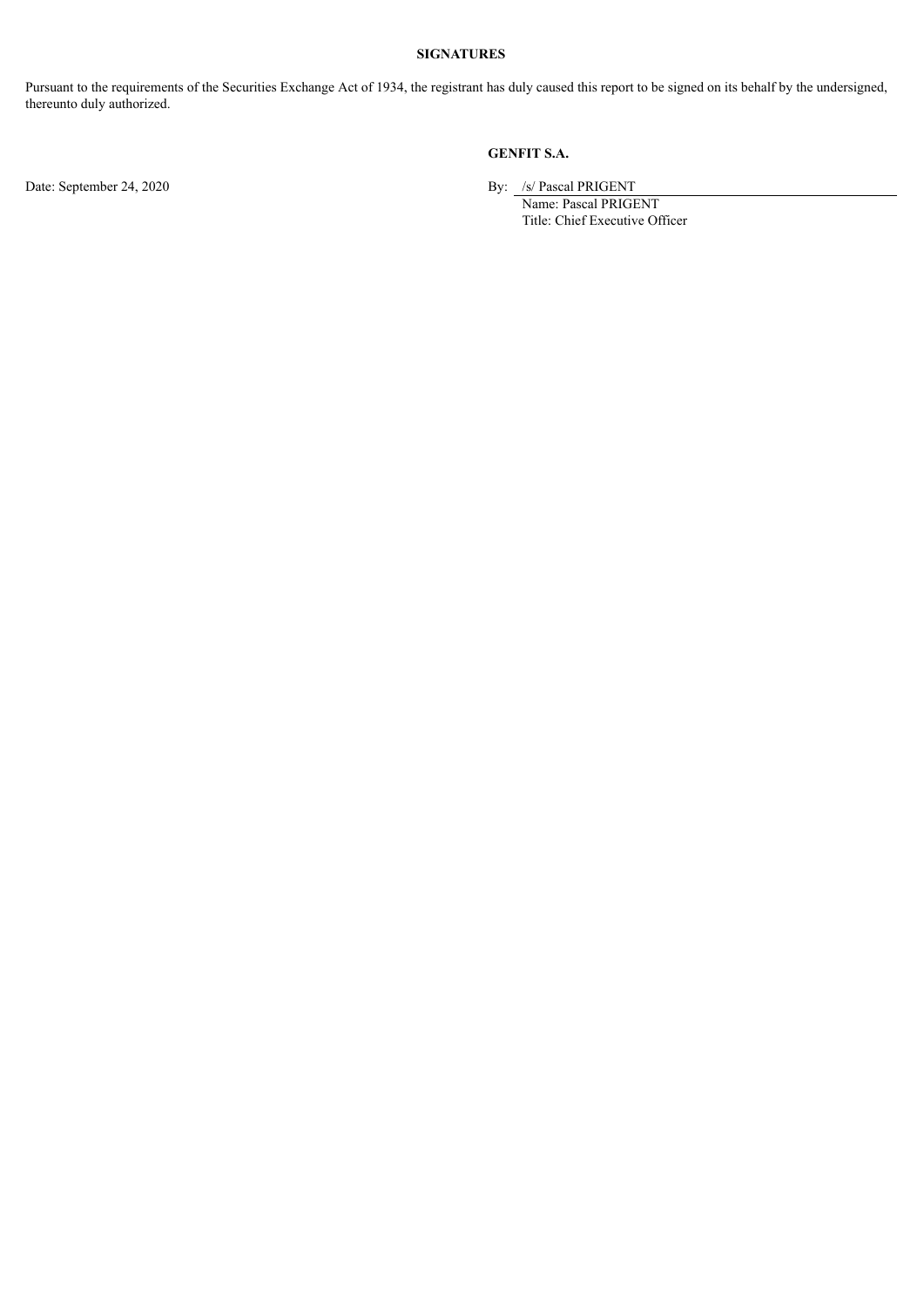<span id="page-3-0"></span>

# **GENFIT Announces First Patient First Visit for ELATIVE Phase 3 Study Evaluating Elafibranor in PBC**

**Lille, France; Cambridge, M.A.; September 24, 2020** - **GENFIT (Nasdaq and Euronext: GNFT)**, a late-stage biopharmaceutical company dedicated to improving the lives of patients with metabolic and liver diseases**,** today announced the first patient first visit for ELATIVE, the global, pivotal, Phase 3 study evaluating elafibranor in Primary Biliary Cholangitis (PBC).

ELATIVE is a randomized, double blind, placebo-controlled, global multicenter Phase 3 study evaluating the efficacy and safety of elafibranor, a dual PPAR alpha and delta agonist, in PBC. The primary endpoint will evaluate the response to treatment defined by alkaline phosphatase  $(ALP) < 1.67$  x upper limit of normal (ULN), total bilirubin (TB)  $\leq$  ULN and ALP decrease  $\geq$  15%. Key secondary endpoints will include the effect of elafibranor on normalization of ALP and change in pruritus from baseline. The randomized study (2:1, elafibranor:placebo) will evaluate approximately 150 patients with inadequate response to ursodeoxycholic acid (UDCA) following 52 weeks of treatment.

PBC is a severe cholestatic liver disease that impacts and gradually destroys the bile ducts, leading to inflammation and scarring in the liver. This condition, if left untreated, can lead to cirrhosis, liver failure and may ultimately require liver transplantation. There is no existing cure for PBC, and current therapies are only able to potentially slow the progression of the disease. Approximately half1 of patients with PBC are unable to benefit from existing therapies due to lack of response or intolerable side effects.

## Kris V. Kowdley, MD, Director at Liver Institute Northwest, Seattle, WA, and Clinical Professor at the Elson S. Floyd College of Medicine, **Washington State University,** commented:

"A significant percentage of patients with PBC are in need of additional therapies and face a reduced quality of life due to the debilitating disease symptoms and treatment side effects, including pruritus. This leaves healthcare professionals with limited therapeutic options and ongoing need for new therapies, given that in the absence of treatment the median survival for some patients presenting with symptoms may be as short as seven to eight years.2 The development of a new promising therapy with the potential to address both cholestasis and pruritus provides hope for patients and healthcare providers in *treating the PBC population."*

1 Shah RA, Kowdley KV. Current and potential treatments for primary biliary cholangitis. Lancet Gastroenterol Hepatol. 2020 Mar;5(3):306-315. doi: 10.1016/S2468-1253(19)30343-7. Epub 2019 Dec 2. PMID: 31806572. 2 Lindor et al. Hepatology 2019.

**GENFIT** | 885 Avenue Eugène Avinée, 59120 Loos - FRANCE | +333 2016 4000 | www.genfit.com 1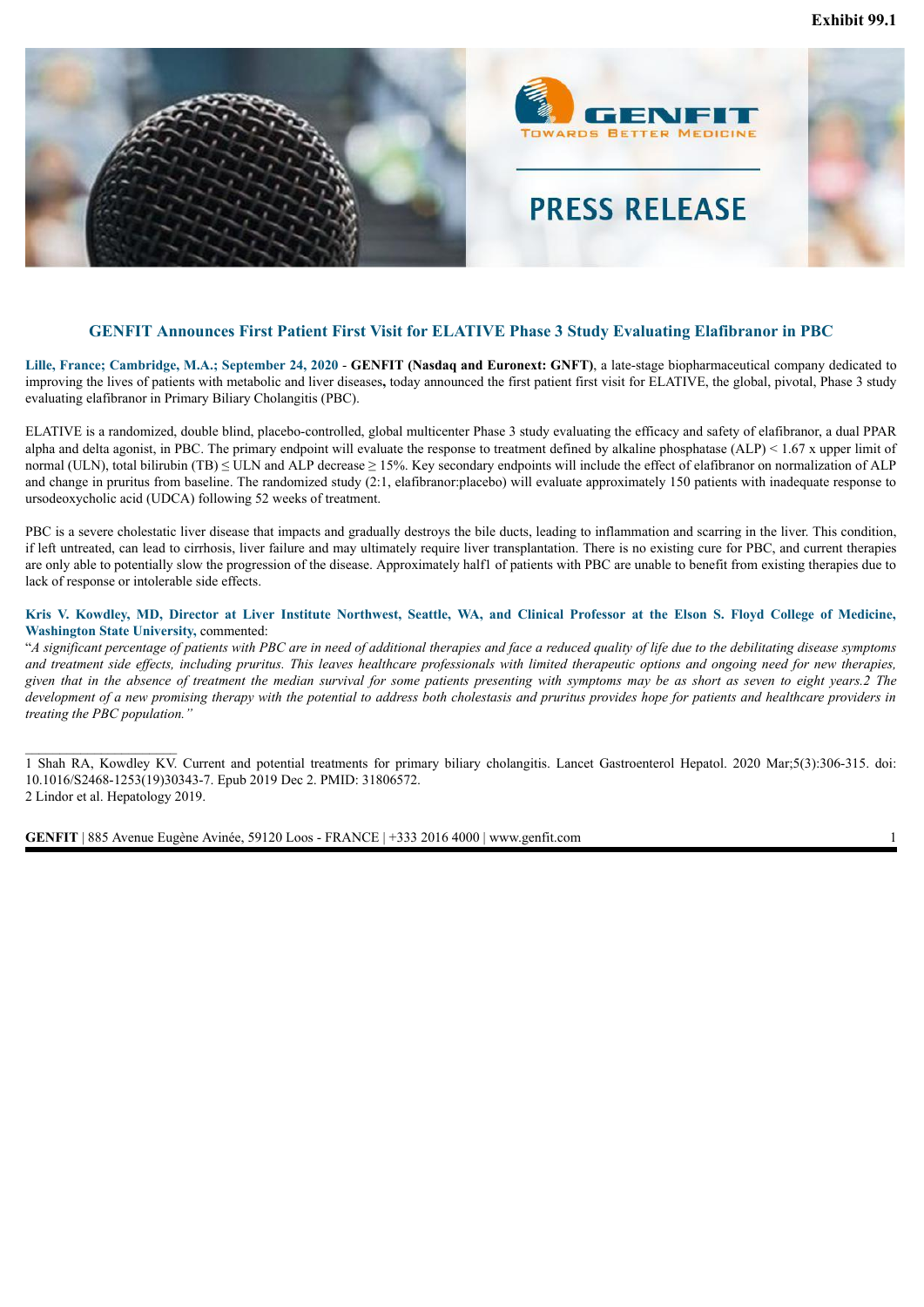

In 2018, GENFIT announced positive Phase 2 data in PBC, where elafibranor showed a clinically relevant improvement on the primary and composite biochemical endpoints providing early confirmation of efficacy, a positive trend on pruritus improvement, while maintaining a favorable tolerability profile. Based upon these data, elafibranor was granted Breakthrough Therapy designation by the Food and Drug Administration (FDA), as well as Orphan Drug designation by the FDA and the European Medicines Agency (EMA).

Pascal Prigent, CEO at GENFIT, added: "I am proud of the GENFIT team, who have worked hard to achieve the first patient first visit for ELATIVE amidst the ongoing challenges presented by the COVID-19 global pandemic. This is a significant milestone and it means that we are now a step closer to hopefully bringing patients and caregivers a promising option to treat this debilitating disease and its symptoms. We see an important potential for *elafibranor in PBC and will provide further information at the upcoming Corporate Update on September 30."*

#### **ABOUT PBC**

Primary biliary cholangitis (PBC) is a chronic, autoimmune disease in which bile ducts in the liver are gradually destroyed. The damage to bile ducts can inhibit the liver's ability to rid the body of toxins, and can lead to scarring of liver tissue, known as cirrhosis. Elafibranor, currently in a phase 3 clinical trial for PBC (ELATIVE), has shown promising results for the treatment of PBC in a Phase 2 clinical trial, and was granted Breakthrough Therapy designation by the FDA and Orphan Drug designation by the FDA and EMA in this condition.

#### **ABOUT GENFIT**

GENFIT is a late-stage biopharmaceutical company dedicated to improving the lives of patients with metabolic and liver diseases. GENFIT is a pioneer in the field of nuclear receptor-based drug discovery, with a rich history and strong scientific heritage spanning more than two decades. GENFIT has initiated a Phase 3 clinical trial of elafibranor in patients with PBC. As part of GENFIT's comprehensive approach to clinical management of patients with liver disease, the Company is also developing NIS4™, a new, non-invasive blood-based diagnostic technology which, if approved, could enable easier identification of patients with at-risk NASH. With facilities in Lille and Paris, France, and Cambridge, MA, USA, the Company has approximately 200 employees. GENFIT is a publicly traded company listed on the Nasdaq Global Select Market and on compartment B of Euronext's regulated market in Paris (Nasdaq and Euronext: GNFT). www.genfit.com

**GENFIT** | 885 Avenue Eugène Avinée, 59120 Loos - FRANCE | +333 2016 4000 | www.genfit.com 2